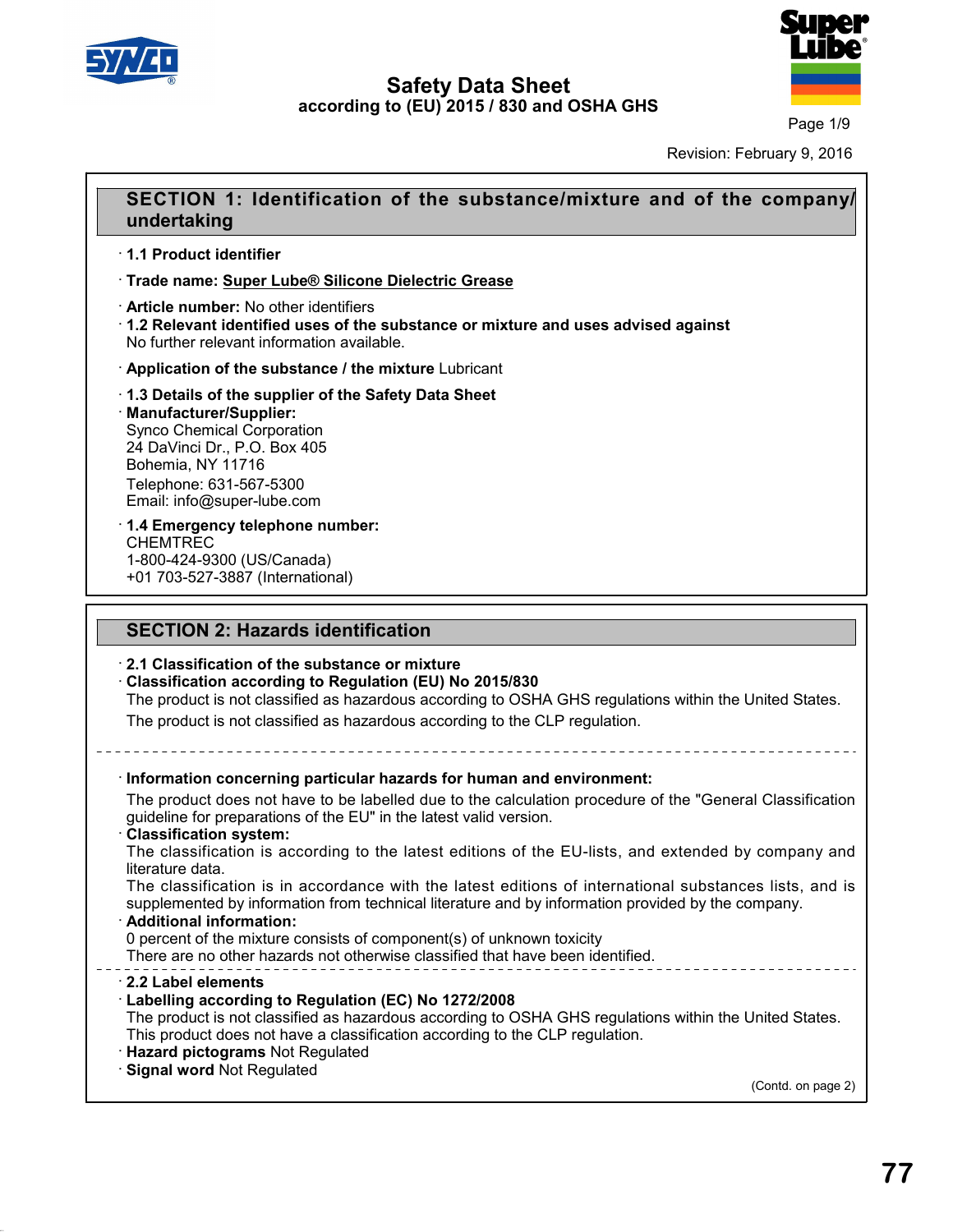Revision: February 9, 2016

| Trade name: Super Lube® Silicone Dielectric Grease       |                    |
|----------------------------------------------------------|--------------------|
|                                                          | (Contd. of page 1) |
| · Hazard-determining components of labelling: None.      |                    |
| · Hazard statements Not Regulated                        |                    |
| · Precautionary statements Not Regulated                 |                    |
| · Hazard description:                                    |                    |
| · WHMIS-symbols: Not hazardous under WHMIS.              |                    |
| · NFPA ratings (scale 0 - 4)                             |                    |
| Health = $1$                                             |                    |
| Fire $= 1$<br>Reactivity = $0$                           |                    |
| · HMIS-ratings (scale 0 - 4)                             |                    |
| Health = $1$<br><b>HEALTH</b><br>$\blacksquare$          |                    |
| $\sqrt{1}$ Fire = 1<br><b>FIRE</b>                       |                    |
| REACTIVITY 0 Reactivity = 0                              |                    |
| <b>HMIS Long Term Health Hazard Substances</b>           |                    |
| None of the ingredients are listed.<br>2.3 Other hazards |                    |
| <b>Results of PBT and vPvB assessment</b>                |                    |
| $\cdot$ PBT: Not applicable.                             |                    |
| · vPvB: Not applicable.                                  |                    |

# **SECTION 3: Composition/information on ingredients**<br> **· 3.2 Mixtures**<br>
· **Description:** Mixture of substances listed below with nonhazardous additions.<br>
· **Dangerous components:** None in reportable quantities.<br>
· **Addition**

3.2 Mixtures<br>Description: Mixture of substances listed below with nonhazardous addition<br>Dangerous components: None in reportable quantities.<br>Additional information:<br>For the wording of the listed risk phrases refer to secti

**Description:** Mixture of substances listed below with nonhazardous additions.<br> **Dangerous components:** None in reportable quantities.<br> **Additional information:**<br>
For the wording of the listed risk phrases refer to section **Example 10** Components: None in reportable quantities.<br> **SECTION 4: First aid measures**<br> **SECTION 4: First aid measures**<br> **SECTION 4: First aid measures** 

- **· General information:** No special measures required.
- **SECTION 4: First aid measures**<br> **· 4.1 Description of first aid measures**<br> **· General information:** No special measures required.<br> **· After inhalation:** Supply fresh air; consult doctor in case of complaints.<br> **· After sk After inhalation:** Supply fresh air; consult doctor in case of complaints.<br> **After skin contact:**<br>
Immediately wash with water and soap and rinse thoroughly.<br>
If skin irritation is experienced, consult a doctor.<br> **After e**

40.1.5

If all Description of first aid measures<br>
If General information: No special measures required.<br> **After inhalation:** Supply fresh air; consult doctor in case of<br> **After skin contact:**<br>
Immediately wash with water and soap After inhalation: Supply fresh air; consult doctor in case of complaints.<br>After skin contact:<br>Immediately wash with water and soap and rinse thoroughly.<br>If skin irritation is experienced, consult a doctor.<br>After eye contac If skin irritation is experienced, consult a doctor.<br> **After eye contact:**<br>
Rinse opened eye for several minutes under run<br>
Remove contact lenses if worn.

(Contd. on page 3)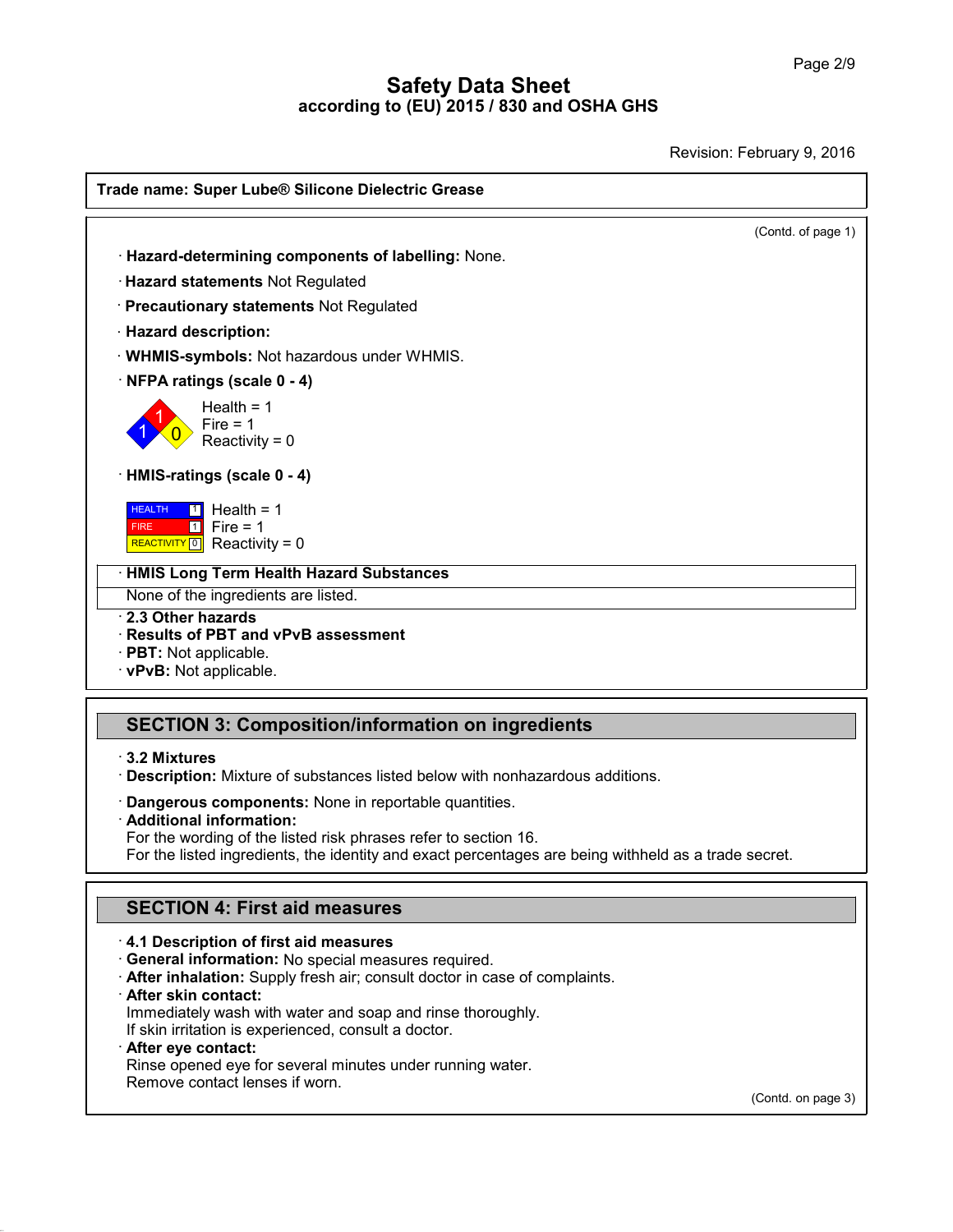Revision: February 9, 2016  $\overline{(\text{Cond. of page 2})}$ 

# **Trade name: Super Lube® Silicone Dielectric Grease Seek medical treatment in case of complaints.**<br>Seek medical treatment in case of complaints.<br>• **After swallowing:**<br>• Rinse out mouth and then drink plenty of water.<br>• Do not induce vomiting: call for medical help immedia

Seek medical treatment in case of complaints.<br> **After swallowing:**<br>
Rinse out mouth and then drink plenty of water.<br>
Do not induce vomiting; call for medical help immediately.<br> **4.2 Most important symptoms and effects, bot** Seek medical treatment in case of complaints.<br> **After swallowing:**<br>
Rinse out mouth and then drink plenty of water.<br>
Do not induce vomiting; call for medical help immediately.<br> **4.2 Most important symptoms and effects, bot** No further relevant information available.

• **Alter swallowing:**<br> **Condition and then drink plenty of water.**<br> **Condition and information available.**<br>
• **4.2 Most important symptoms and effects, both acute and delayed**<br>
No further relevant information available.<br>
• Do not induce vorming; call for medical neip immed.<br>4.2 Most important symptoms and effects, both<br>No further relevant information available.<br>Hazards No further relevant information available.<br>4.3 Indication of any immediat **Hazards** No further relevant information available.<br>4.3 Indication of any immediate medical attention an<br>No further relevant information available.<br>**SECTION 5: Firefighting measures**<br>5.1 Extinguishing media

**SECTION 5: Firefighting measures**<br>
· **5.1 Extinguishing media**<br>
· **Suitable extinguishing agents:** Carbon dioxide, dry chemical, foam.<br>
· For safety reasons unsuitable extinguishing agents: Water with full jet · **Suitable extinguishing agents:** Carbon dioxide, dry chemical, foam.

- **SECTION 5: Firefighting measures**<br> **EXECTION 5: Firefighting agents:** Carbon dioxide, dry chemical, foam.<br> **For safety reasons unsuitable extinguishing agents:** Water with full jet<br> **F5.2 Special hazards arising from the** Formation of toxic gases is carbon dioxide, dry chemical, foam.<br>
For safety reasons unsuitable extinguishing agents: Water with full jet<br>
For safety reasons unsuitable extinguishing agents: Water with full jet<br>
Formation o
- $\cdot$  5.2 Special hazards arising from the substance or mixture.
- Formation of toxic gases is possible during heating or in case of fire.<br> **· 5.3 Advice for firefighters**<br> **· Protective equipment:**<br>
Wear self-contained respiratory protective device.<br>
Wear fully protective suit. **Brauding 19 Separation** from the substance or mixture<br>
Formation of toxic gases is possible during heating or in case of fire.<br> **Brauding 19 Separation**<br> **Protective equipment:**<br>
Wear self-contained respiratory protective
- 
- 

# **SECTION 6: Accidental release measures**

**Additional information No further relevant information available.**<br> **SECTION 6: Accidental release measures**<br> **6.1 Personal precautions, protective equipment and emergen**<br>
Ensure adequate ventilation · **6.1 Personal precautions, protective equipment and emergency procedures**

- 
- 

**SECTION 6: Accidental release measures**<br> **Ensure adequate ventilation**<br>
Particular danger of slipping on leaked/spilled product.<br> **6.2 Environmental precautions:** Do not allow to enter sewers/ surface or ground water.<br> **6** 6.1 Personal precautions, protective equipment and emergency procedures<br>Ensure adequate ventilation<br>Particular danger of slipping on leaked/spilled product.<br>6.2 Environmental precautions: Do not allow to enter sewers/ surf Ensure adequate ventilation<br>Particular danger of slippin<br>**6.2 Environmental precau<br>6.3 Methods and material**<br>Absorb with liquid-binding r<br>Pick up mechanically.<br>Dispose contaminated mat<br>**6.4 Reference to other se** Particular danger of slipping on leaked/spilled product.<br> **6.2 Environmental precautions:** Do not allow to enter sewers/ surface or gro<br> **6.3 Methods and material for containment and cleaning up:**<br>
Absorb with liquid-bindi **6.3 Methods and material for containment and cleani**<br>Absorb with liquid-binding material (sand, diatomite, acid<br>Pick up mechanically.<br>Dispose contaminated material as waste according to ite<br>**6.4 Reference to other section** Absorb with liquid-binding material (sand, diatomite, acid binders, univer<br>Pick up mechanically.<br>Dispose contaminated material as waste according to item 13.<br>6.4 Reference to other sections<br>See Section 7 for information on

40.1.5

Pick up mechanically.<br>Dispose contaminated material as waste accore<br>6.4 Reference to other sections<br>See Section 7 for information on safe handling.<br>See Section 8 for information on personal prote<br>See Section 13 for disposa **See Section 7 for information on safe handling.**<br>
See Section 8 for information on personal protection equisible Section 13 for disposal information.<br> **SECTION 7: Handling and storage**<br> **7.1 Precautions for safe handling** 

**SECTION 7: Handling and storage<br>
• 7.1 Precautions for safe handling** Store away from oxidising agents.<br>
• **Information about fire - and explosion protection:** No special measures required. (Compression protection: No sp

(Contd. on page 4)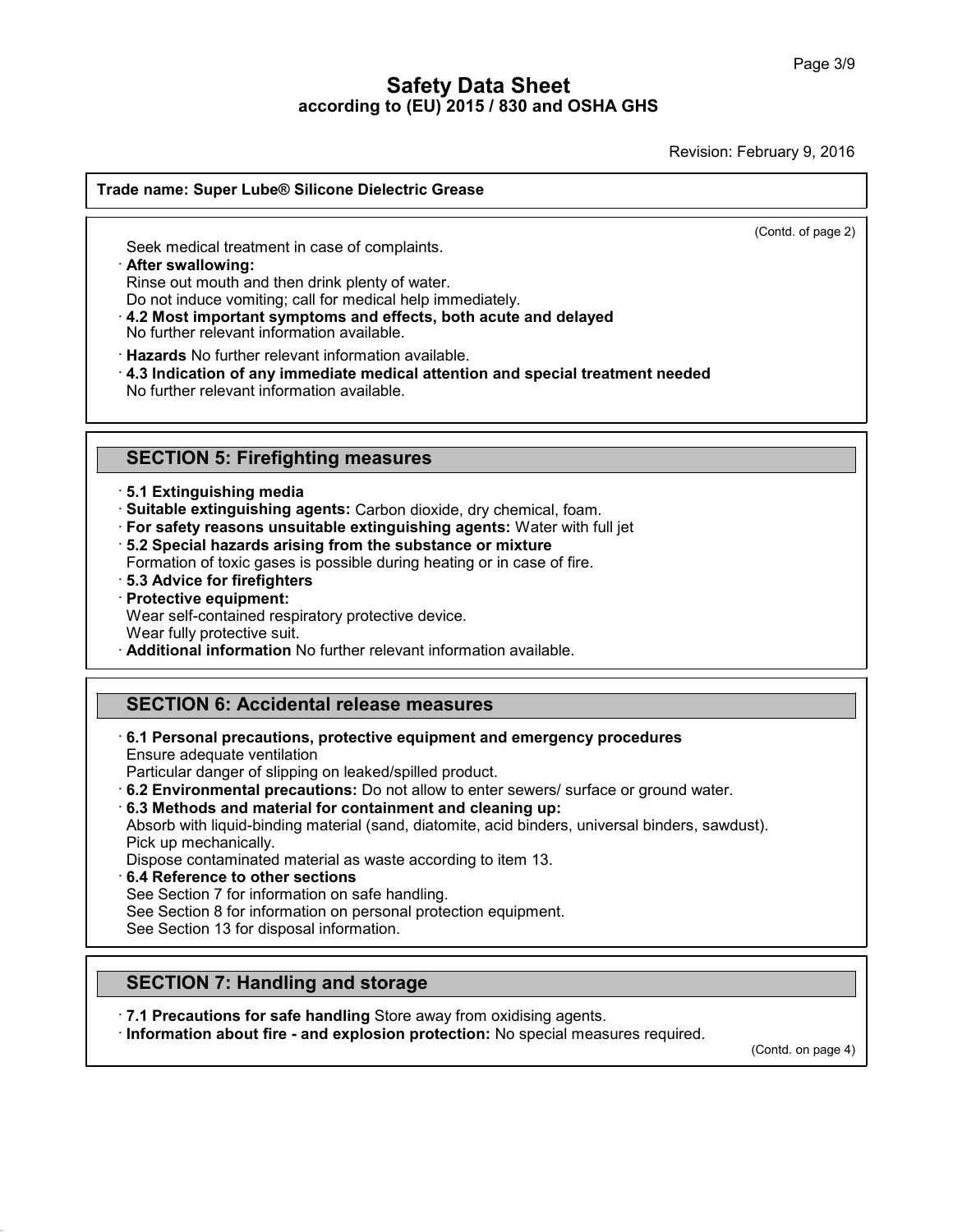Revision: February 9, 2016

| Trade name: Super Lube® Silicone Dielectric Grease                                                                                    |
|---------------------------------------------------------------------------------------------------------------------------------------|
| (Contd. of page 3)                                                                                                                    |
| .7.2 Conditions for safe storage, including any incompatibilities                                                                     |
| · Storage:                                                                                                                            |
| Requirements to be met by storerooms and receptacles:                                                                                 |
| Avoid storage near extreme heat, ignition sources or open flame.                                                                      |
| · Information about storage in one common storage facility:<br>Store away from foodstuffs.                                            |
| Do not store together with oxidising and acidic materials.                                                                            |
| · Further information about storage conditions: None.                                                                                 |
| .7.3 Specific end use(s) No further relevant information available.                                                                   |
|                                                                                                                                       |
| <b>SECTION 8: Exposure controls/personal protection</b>                                                                               |
| · Additional information about design of technical facilities: No further data; see item 7.                                           |
| 8.1 Control parameters                                                                                                                |
| Ingredients with limit values that require monitoring at the workplace:                                                               |
| The product does not contain any relevant quantities of materials with critical values that have to be<br>monitored at the workplace. |
| <b>DNELs</b> No further relevant information available.                                                                               |
| PNECs No further relevant information available.                                                                                      |
| Additional information: The lists valid during the making were used as basis.                                                         |
| 8.2 Exposure controls                                                                                                                 |
| · Personal protective equipment:                                                                                                      |
| General protective and hygienic measures:                                                                                             |
| The usual precautionary measures are to be adhered to when handling chemicals.<br>Keep away from foodstuffs, beverages and feed.      |
| Avoid contact with the eyes and skin.                                                                                                 |
| Respiratory protection: Not required under normal conditions of use.                                                                  |
| <b>Protection of hands:</b>                                                                                                           |
| Gloves not required under normal conditions of use.<br>Wear protective gloves to handle contents of damaged or leaking units.         |
| The glove material has to be impermeable and resistant to the product/ the substance/ the preparation.                                |
| Selection of the glove material on consideration of the penetration times, rates of diffusion and the                                 |
| degradation.                                                                                                                          |
| <b>Material of gloves</b><br>The selection of the suitable gloves does not only depend on the material, but also on further marks of  |
| quality and varies from manufacturer to manufacturer. As the product is a preparation of several                                      |
| substances, the resistance of the glove material can not be calculated in advance and has therefore to be                             |
| checked prior to the application.                                                                                                     |
| Penetration time of glove material                                                                                                    |
| The exact break through time has to be found out by the manufacturer of the protective gloves and has to<br>be observed.              |
| Eye protection:                                                                                                                       |
|                                                                                                                                       |
| Safety glasses                                                                                                                        |
|                                                                                                                                       |
|                                                                                                                                       |

40.1.5

(Contd. on page 5)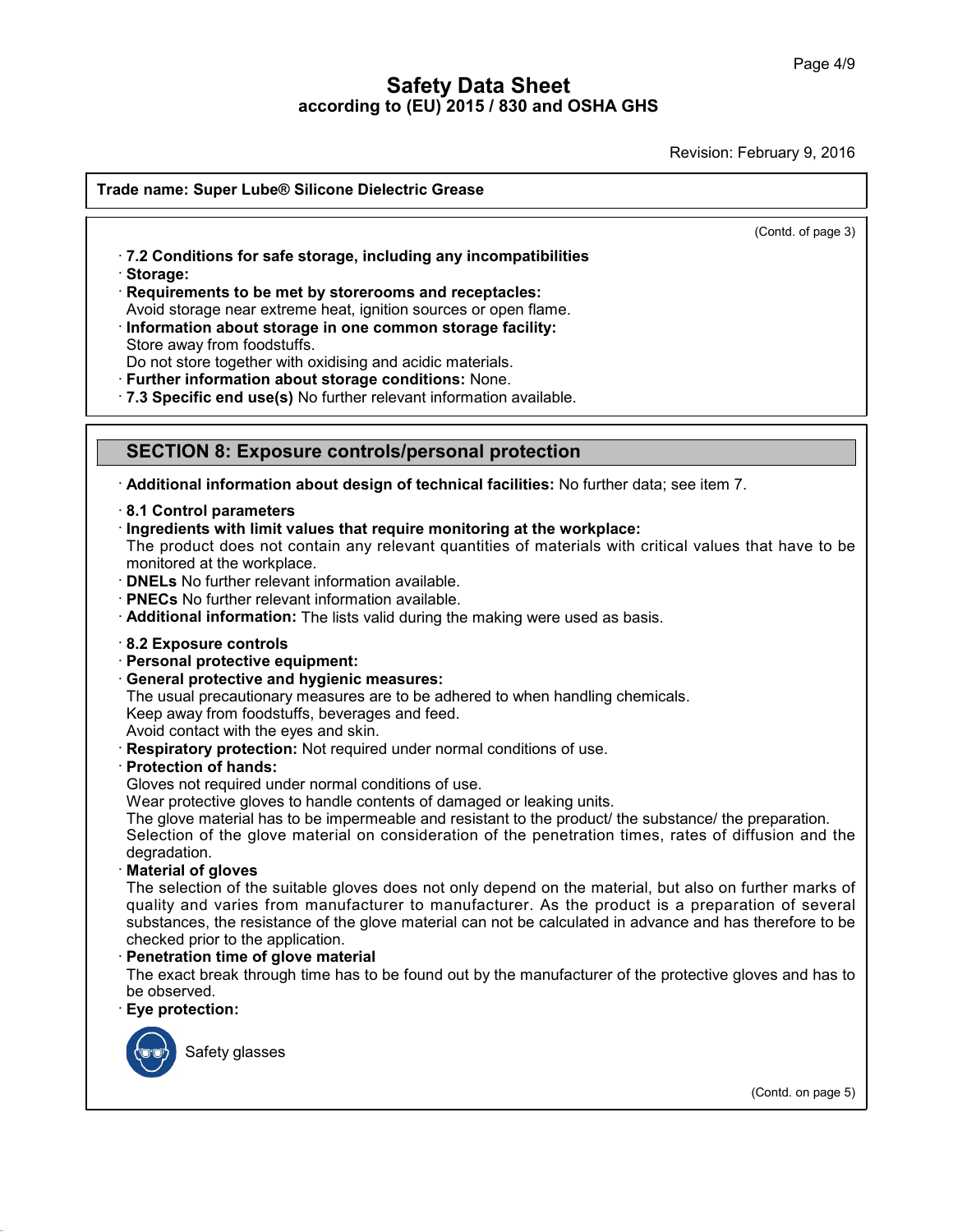Revision: February 9, 2016

### **Trade name: Super Lube® Silicone Dielectric Grease**

40.1.5

**Experiment Conditions:** Texts of the United Under Not required under normal conditions of use.<br>• **Exposure into the environment** No special requirements.<br>• **Risk management measures** No special requirements.

| (Control or page $4)$<br>· Body protection: Not required under normal conditions of use.<br>· Limitation and supervision of exposure into the environment No special requirements.<br>Risk management measures No special requirements. |                                                                                   |                    |  |  |  |  |  |
|-----------------------------------------------------------------------------------------------------------------------------------------------------------------------------------------------------------------------------------------|-----------------------------------------------------------------------------------|--------------------|--|--|--|--|--|
| <b>SECTION 9: Physical and chemical properties</b>                                                                                                                                                                                      |                                                                                   |                    |  |  |  |  |  |
| 9.1 Information on basic physical and chemical properties<br><b>General Information</b><br>· Appearance:                                                                                                                                |                                                                                   |                    |  |  |  |  |  |
| Form:<br>Colour:<br>· Odour:<br>Odour threshold:                                                                                                                                                                                        | Semi-solid<br>Translucent<br>Mild<br>Not determined.                              |                    |  |  |  |  |  |
| · pH-value:                                                                                                                                                                                                                             | Not determined.                                                                   |                    |  |  |  |  |  |
| Change in condition<br><b>Melting point/Melting range:</b><br><b>Boiling point/Boiling range:</b>                                                                                                                                       | Not Determined.<br>Undetermined.                                                  |                    |  |  |  |  |  |
| · Flash point:                                                                                                                                                                                                                          | >300 °C (>572 °F) TCC                                                             |                    |  |  |  |  |  |
| · Flammability (solid, gaseous):                                                                                                                                                                                                        | Not applicable.                                                                   |                    |  |  |  |  |  |
| · Auto/Self-ignition temperature:                                                                                                                                                                                                       | Not determined.                                                                   |                    |  |  |  |  |  |
| <b>Decomposition temperature:</b>                                                                                                                                                                                                       | Not determined.                                                                   |                    |  |  |  |  |  |
| Self-igniting:                                                                                                                                                                                                                          | Product is not self-igniting.                                                     |                    |  |  |  |  |  |
| Danger of explosion:                                                                                                                                                                                                                    | Product does not present an explosion hazard.                                     |                    |  |  |  |  |  |
| <b>Explosion limits:</b><br>Lower:<br>Upper:                                                                                                                                                                                            | Not determined.<br>Not determined.                                                |                    |  |  |  |  |  |
| · Vapour pressure:                                                                                                                                                                                                                      | Not determined.                                                                   |                    |  |  |  |  |  |
| $\cdot$ Density at 20 °C (68 °F):<br>· Relative density<br>· Vapour density<br><b>Evaporation rate</b>                                                                                                                                  | $0,96$ g/cm <sup>3</sup><br>Not determined.<br>Not determined.<br>Not determined. |                    |  |  |  |  |  |
| <b>Solubility in / Miscibility with</b><br>water:                                                                                                                                                                                       | Not miscible or difficult to mix.                                                 |                    |  |  |  |  |  |
| · Partition coefficient (n-octanol/water): Not determined.                                                                                                                                                                              |                                                                                   |                    |  |  |  |  |  |
| · Viscosity:<br>Dynamic:<br>Kinematic:                                                                                                                                                                                                  | Not determined.<br>Not determined.                                                |                    |  |  |  |  |  |
|                                                                                                                                                                                                                                         |                                                                                   | (Contd. on page 6) |  |  |  |  |  |

 $\overline{(\text{Cond. of page 4})}$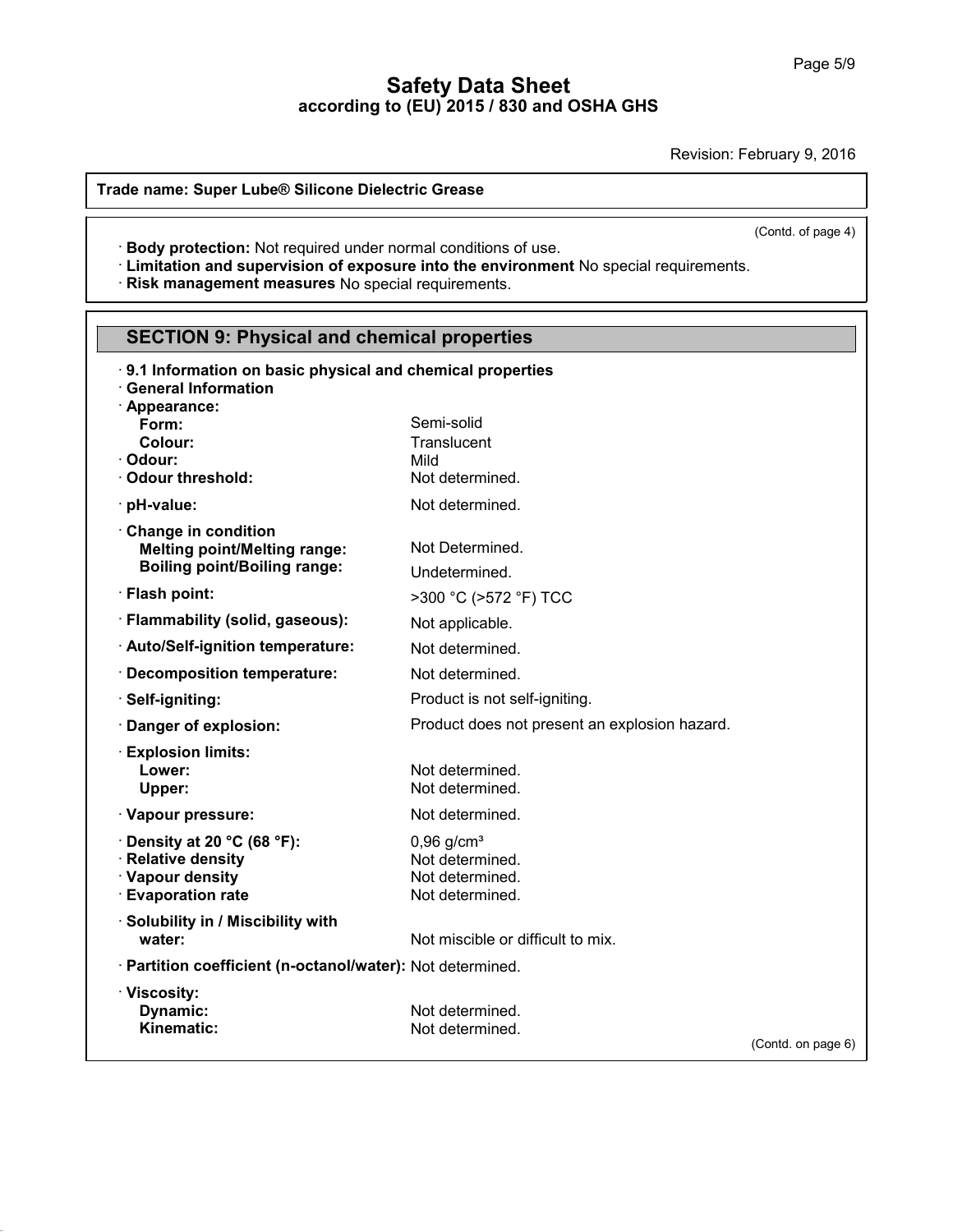Revision: February 9, 2016

**Trade name: Super Lube® Silicone Dielectric Grease ande name: Super Lube® Silicone Dielectric Grease**<br>
• **9.2 Other information** No further relevant information available.

 $\overline{(\text{Cond. of page 5})}$ 

# **SECTION 10: Stability and reactivity**<br> **SECTION 10: Stability and reactivity** · 9.2 Other Information<br>SECTION 10: Stabil<br>10.1 Reactivity<br>10.2 Chemical stability<br>Thermal decomposition **SECTION 10: Stability and**<br>10.1 Reactivity<br>10.2 Chemical stability<br>Thermal decomposition / condition<br>No decomposition if used and storm

**10.1 Reactivity<br>10.2 Chemical stability<br>Thermal decomposition / conditions to be avoided:<br>No decomposition if used and stored according to specifications.<br>10.3 Possibility of hazardous reactions No dangerous reactions kno** 

- **SECTION 10: Stability and reactivity**<br>
↑ **10.2** Chemical stability<br>
↑ Thermal decomposition *l* conditions to be avoided:<br>
No decomposition if used and stored according to specifications.<br>
↑ **10.3** Possibility of hazardo
- 

No further relevant information

available.

· **10.5 Incompatible materials:** Strong oxidising agents

· **10.6 Hazardous decomposition products:** Dimethylcylosiloxanes, Formaldehyde **SECTION 11: Toxicological information**<br>**SECTION 11: Toxicological information**<br>**SECTION 11: Toxicological information**<br>**SECTION 11: Toxicological information** 

# **SECTION 11: Toxicological information**<br>11.1 Information on toxicological effects<br>1. Acute toxicity:<br>1. LD/LC50 values relevant for classification: None. **SECTION 11: Toxicological information**<br>
• **11.1 Information on toxicological effects**<br>
• **Acute toxicity:**<br>
• **LD/LC50 values relevant for classification:** None.<br>
• **Primary irritant effect:**<br>
• **on the skin:** No irritat

- 
- 
- **11.1 Information on toxicological effects**<br>**Acute toxicity:**<br>**LD/LC50 values relevant for classificatio**<br>**Primary irritant effect:**
- 
- 
- 
- 
- 

11.1 Information on toxicological effects<br>
11.1 Information on toxicological effects<br>
1D/LC50 values relevant for classification: None.<br>
1Primary irritant effect:<br>
1 on the skin: No irritating effect.<br>
1 on the eye: No irr on the skin: No irritant effect.<br>
on the eye: No irritating effects<br>
Sensitisation: No sensitising effects known.<br>
Subacute to chronic toxicity: No further relevant information available.<br>
Additional toxicological informat on the eye: No irritating effect.<br>Sensitisation: No sensitising effects known.<br>Subacute to chronic toxicity: No further relevant information available.<br>Additional toxicological information:<br>The product is not subject to cl

Subacute to chronic toxicity: No further relevant information available.<br> **Additional toxicological information:**<br>
The product is not subject to classification according to the calculation method of the General EU<br>
Classif **Subacute to chronic toxicity:** No further relevant information<br> **Additional toxicological information:**<br>
The product is not subject to classification according to tl<br>
Classification Guidelines for Preparations as issued i Additional toxicological information:<br>
The product is not subject to classification according to the calculation method of the General EU<br>
Classification Guidelines for Preparations as issued in the latest version.<br>
When u

- 
- Experience and the information provided to us.<br>
May cause acne.<br> **Repeated dose toxicity:** No further relevant information aver<br> **SECTION 12: Ecological information<br>
12.1 Toxicity**<br> **SECTION 12: Ecological information CMR effects (carcinogenity, mutagenicity and toxicity for reproduction):** See Section 15.<br> **12.1 Toxicity**<br> **12.1 Toxicity**<br> **12.1 Toxicity**<br> **12.1 Toxicity**<br> **12.1 Toxicity**<br> **12.1 Toxicity**<br> **12.1 Toxicity**<br> **12.1 Toxic**

- 
- 
- SECTION 12: Ecological information<br>
12.1 Toxicity<br>
12.1 Toxicity<br>
12.2 Persistence and degradability No further relevant information available.<br>
12.2 Bioaccumulative potential No further relevant information available.<br>
12
- 
- 
- 
- 

40.1.5

**12.2 Persistence and degradability** No further relevant information available.<br> **12.3 Bioaccumulative potential** No further relevant information available.<br> **12.4 Mobility in soil** No further relevant information availabl 12.2 Persistence and degradability No further relevant information available.<br>12.3 Bioaccumulative potential No further relevant information available.<br>12.4 Mobility in soil No further relevant information available.<br>Addit system. Irse or sewage<br>(Contd. on page 7)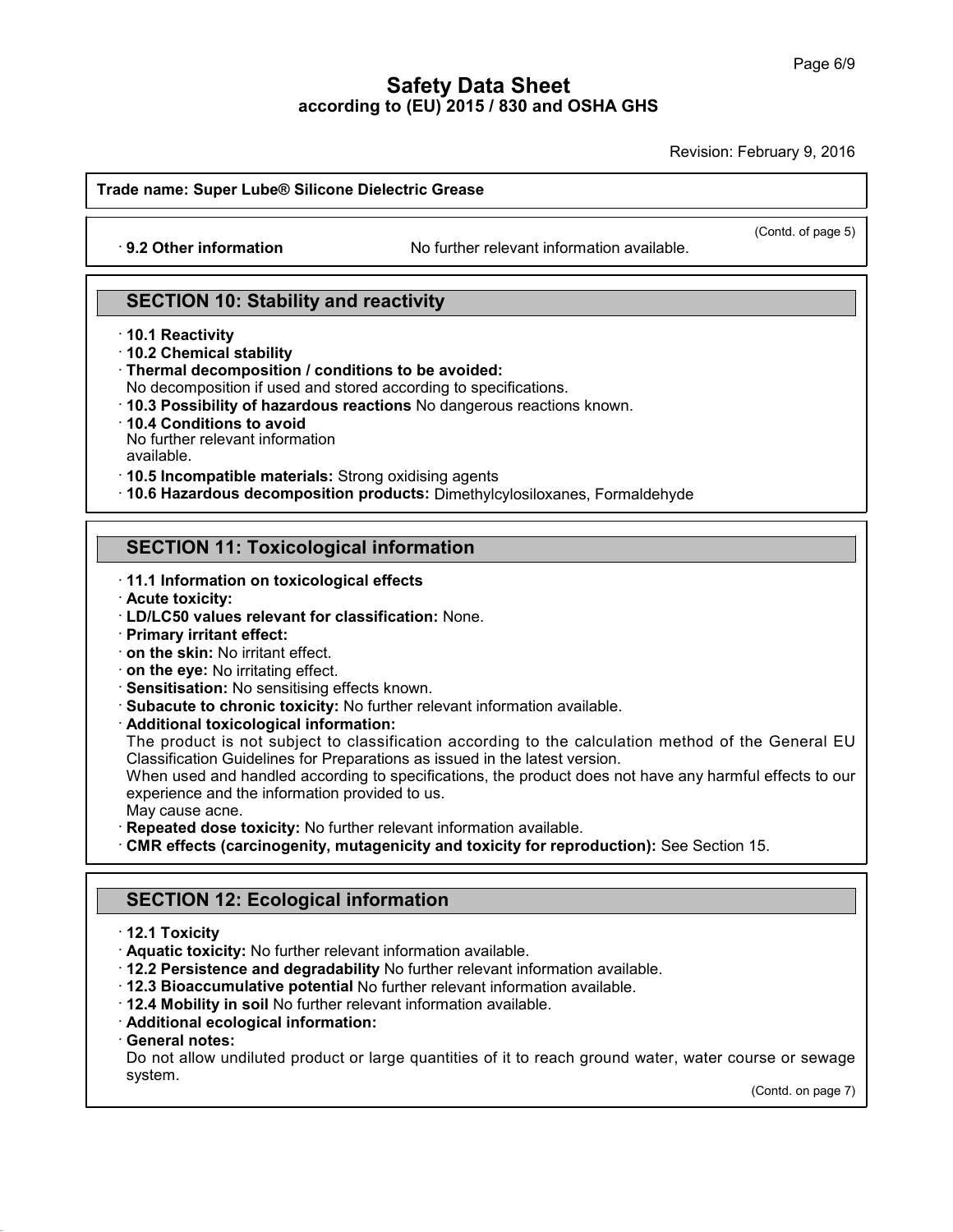Revision: February 9, 2016  $\overline{(\text{Cond. of page 6})}$ 

# **Trade name: Super Lube® Silicone Dielectric Grease** de name: Super Lube® Silicone Dielects<br>
Avoid transfer into the environment.<br>
Water hazard class 1 (German Regulation<br>
12.5 Results of PBT and yPyB assessn

de name: Super Lube® Silicone Dielectric Grease<br>
Word transfer into the environment.<br>
Water hazard class 1 (German Regulation) (Self-assessment): slightly hazardous for water<br>
12.5 Results of PBT and vPvB assessment<br>
PBT: **12.5 Results of PBT and vPvB assessment<br>
PBT: Not applicable.<br>
∴ Water hazard class 1 (German Regulation) (Self-as<br>
∴ PBT: Not applicable.**<br>
∴ **PPT: Not applicable.** Avoid transfer into the environment.<br>
Water hazard class 1 (German Regulation) (Self-assessment): slightly hazardo<br> **· 12.5 Results of PBT and vPvB assessment**<br> **· PBT:** Not applicable.<br> **· 12.6 Other adverse effects** No

**PBT:** Not applicable.<br> **PBT:** Not applicable.<br> **SECTION 13: Disposal considerations**<br> **SECTION 13: Disposal considerations** • **12.6 Other adverse effects No further relevant information available.<br>
• <b>SECTION 13: Disposal considerations**<br>
• **13.1 Waste treatment methods**<br>
• **Recommendation**<br>
Smaller quantities can be disposed of with household

### · **Recommendation**

**SECTION 13: Disposal considerations**<br>13.1 Waste treatment methods<br>Recommendation<br>Smaller quantities can be disposed of with household waste.<br>Can be burned with household garbage after consulting with the waste<br>pertinent a **SECTION 13: Disposal considerations**<br>13.1 Waste treatment methods<br>Recommendation<br>Smaller quantities can be disposed of with household waste.<br>Can be burned with household garbage after consulting with the waste disposal fa **13.1 Waste treatment methods<br>
Recommendation**<br>
Smaller quantities can be disposed of with household waste.<br>
Can be burned with household garbage after consulting with the waste dispos<br>
pertinent authorities and adhering t

13.1 Waste treatment methods<br>
Recommendation<br>
Smaller quantities can be disposed of with household waste.<br>
Can be burned with household garbage after consulting with the waste disposal facility operator and the<br>
pertinent Recommendation<br>
Smaller quantities can be disposed of with household waste.<br>
Can be burned with household garbage after consulting with the waste disposal facility operator and the<br>
pertinent authorities and adhering to th Smaller quantities can be disposed of with household waste.<br>Can be burned with household garbage after consulting with<br>pertinent authorities and adhering to the necessary technical r<br>The user of this material has the respo pertinent authorities and adhering to the necessary technical regulations.<br>The user of this material has the responsibility to dispose of unused material, residues and containers in<br>compliance with all relevant local, stat

40.1.5

| · Uncleaned packaging:<br>· Recommendation: Disposal must be made according to official regulations. |                 |  |  |  |
|------------------------------------------------------------------------------------------------------|-----------------|--|--|--|
|                                                                                                      |                 |  |  |  |
| <b>SECTION 14: Transport information</b>                                                             |                 |  |  |  |
| $\cdot$ 14.1 UN-Number                                                                               |                 |  |  |  |
| · DOT, ADR, ADN, IMDG, IATA<br>14.2 UN proper shipping name                                          | Not Regulated   |  |  |  |
| · DOT, ADR, ADN, IMDG, IATA<br>14.3 Transport hazard class(es)                                       | Not Regulated   |  |  |  |
| · DOT, ADR, ADN, IMDG, IATA                                                                          |                 |  |  |  |
| · Class<br>14.4 Packing group                                                                        | Not Regulated   |  |  |  |
| · DOT, ADR, IMDG, IATA<br>14.5 Environmental hazards:                                                | Not Regulated   |  |  |  |
| · Marine pollutant:                                                                                  | No.             |  |  |  |
| 14.6 Special precautions for user<br>14.7 Transport in bulk according to Annex II of                 | Not applicable. |  |  |  |
| MARPOL73/78 and the IBC Code                                                                         | Not applicable. |  |  |  |
| · UN "Model Regulation":                                                                             |                 |  |  |  |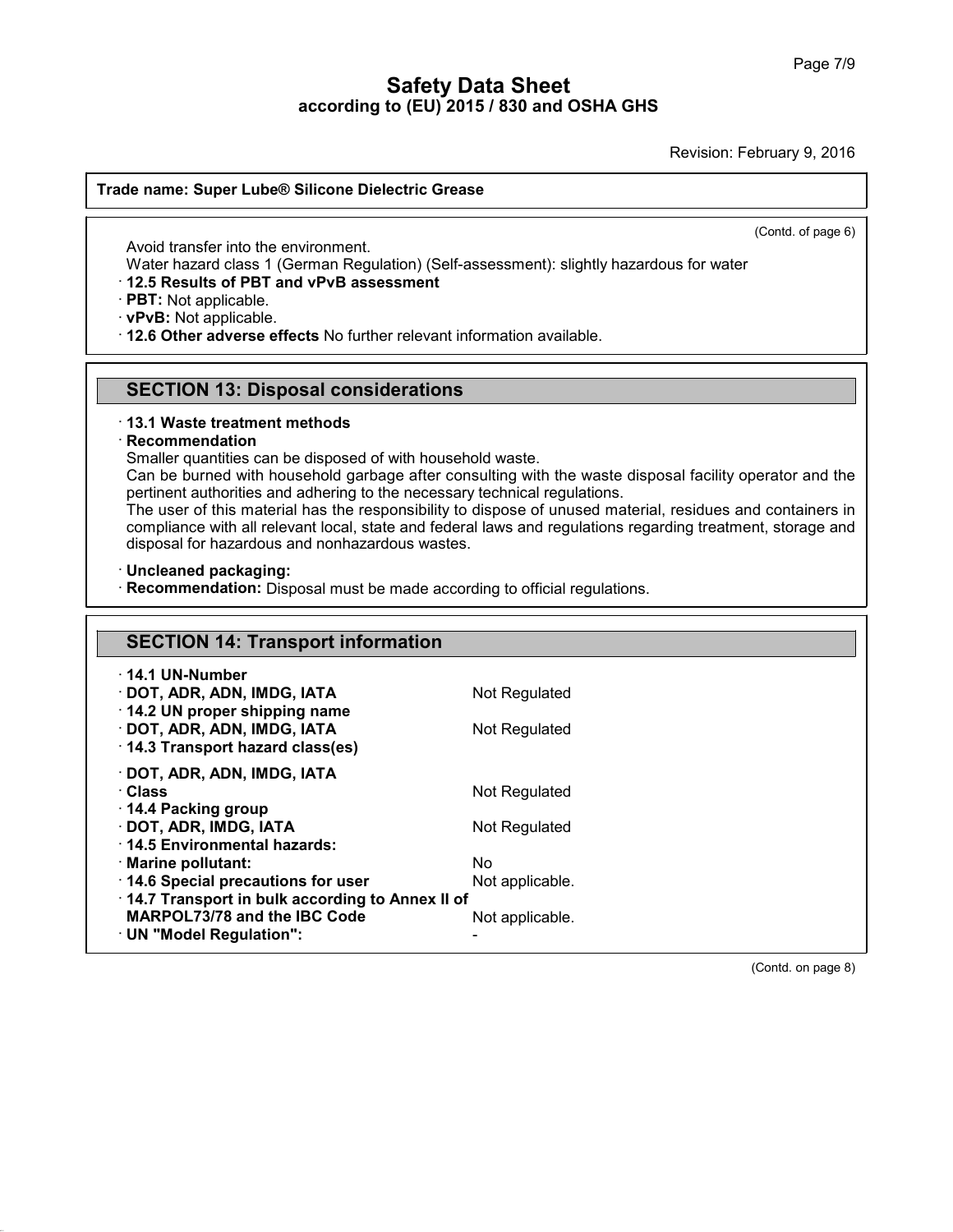Revision: February 9, 2016

### **Trade name: Super Lube® Silicone Dielectric Grease**

40.1.5

bruary 9, 2016<br>(Contd. of page 7)

|                                                                                                                                                                                                                                                                       | (Contd. of page 7) |  |  |
|-----------------------------------------------------------------------------------------------------------------------------------------------------------------------------------------------------------------------------------------------------------------------|--------------------|--|--|
| <b>SECTION 15: Regulatory information</b>                                                                                                                                                                                                                             |                    |  |  |
| 15.1 Safety, health and environmental regulations/legislation specific for the substance or mixture<br>· United States (USA)<br>· SARA                                                                                                                                |                    |  |  |
| · Section 355 (extremely hazardous substances):                                                                                                                                                                                                                       |                    |  |  |
| None of the ingredients are listed.                                                                                                                                                                                                                                   |                    |  |  |
| · Section 313 (Specific toxic chemical listings):                                                                                                                                                                                                                     |                    |  |  |
| None of the ingredients are listed.                                                                                                                                                                                                                                   |                    |  |  |
| · TSCA (Toxic Substances Control Act):                                                                                                                                                                                                                                |                    |  |  |
| All ingredients are listed.                                                                                                                                                                                                                                           |                    |  |  |
| <b>Proposition 65 (California):</b>                                                                                                                                                                                                                                   |                    |  |  |
| <b>Chemicals known to cause cancer:</b>                                                                                                                                                                                                                               |                    |  |  |
| None of the ingredients is listed.                                                                                                                                                                                                                                    |                    |  |  |
| Chemicals known to cause reproductive toxicity for females:                                                                                                                                                                                                           |                    |  |  |
| None of the ingredients are listed.                                                                                                                                                                                                                                   |                    |  |  |
| Chemicals known to cause reproductive toxicity for males:                                                                                                                                                                                                             |                    |  |  |
| None of the ingredients are listed.                                                                                                                                                                                                                                   |                    |  |  |
| Chemicals known to cause developmental toxicity:                                                                                                                                                                                                                      |                    |  |  |
| None of the ingredients are listed.                                                                                                                                                                                                                                   |                    |  |  |
| <b>Carcinogenic Categories</b>                                                                                                                                                                                                                                        |                    |  |  |
| <b>EPA (Environmental Protection Agency)</b>                                                                                                                                                                                                                          |                    |  |  |
| None of the ingredients are listed.                                                                                                                                                                                                                                   |                    |  |  |
| IARC (International Agency for Research on Cancer)                                                                                                                                                                                                                    |                    |  |  |
| None of the ingredients are listed.                                                                                                                                                                                                                                   |                    |  |  |
| · TLV (Threshold Limit Value established by ACGIH)                                                                                                                                                                                                                    |                    |  |  |
| None of the ingredients are listed.                                                                                                                                                                                                                                   |                    |  |  |
| · NIOSH-Ca (National Institute for Occupational Safety and Health)                                                                                                                                                                                                    |                    |  |  |
| None of the ingredients are listed.<br>Canada                                                                                                                                                                                                                         |                    |  |  |
| <b>Canadian Domestic Substances List (DSL)</b>                                                                                                                                                                                                                        |                    |  |  |
| All ingredients are listed.                                                                                                                                                                                                                                           |                    |  |  |
| Canadian Ingredient Disclosure list (limit 0.1%)                                                                                                                                                                                                                      |                    |  |  |
| None of the ingredients are listed.                                                                                                                                                                                                                                   |                    |  |  |
|                                                                                                                                                                                                                                                                       |                    |  |  |
| <b>Canadian Ingredient Disclosure list (limit 1%)</b><br>None of the ingredients are listed.                                                                                                                                                                          |                    |  |  |
|                                                                                                                                                                                                                                                                       |                    |  |  |
| Other regulations, limitations and prohibitive regulations<br>This product has been classified in accordance with hazard criteria of the Controlled Products Regulations<br>and the SDS contains all the information required by the Controlled Products Regulations. | (Contd. on page 9) |  |  |